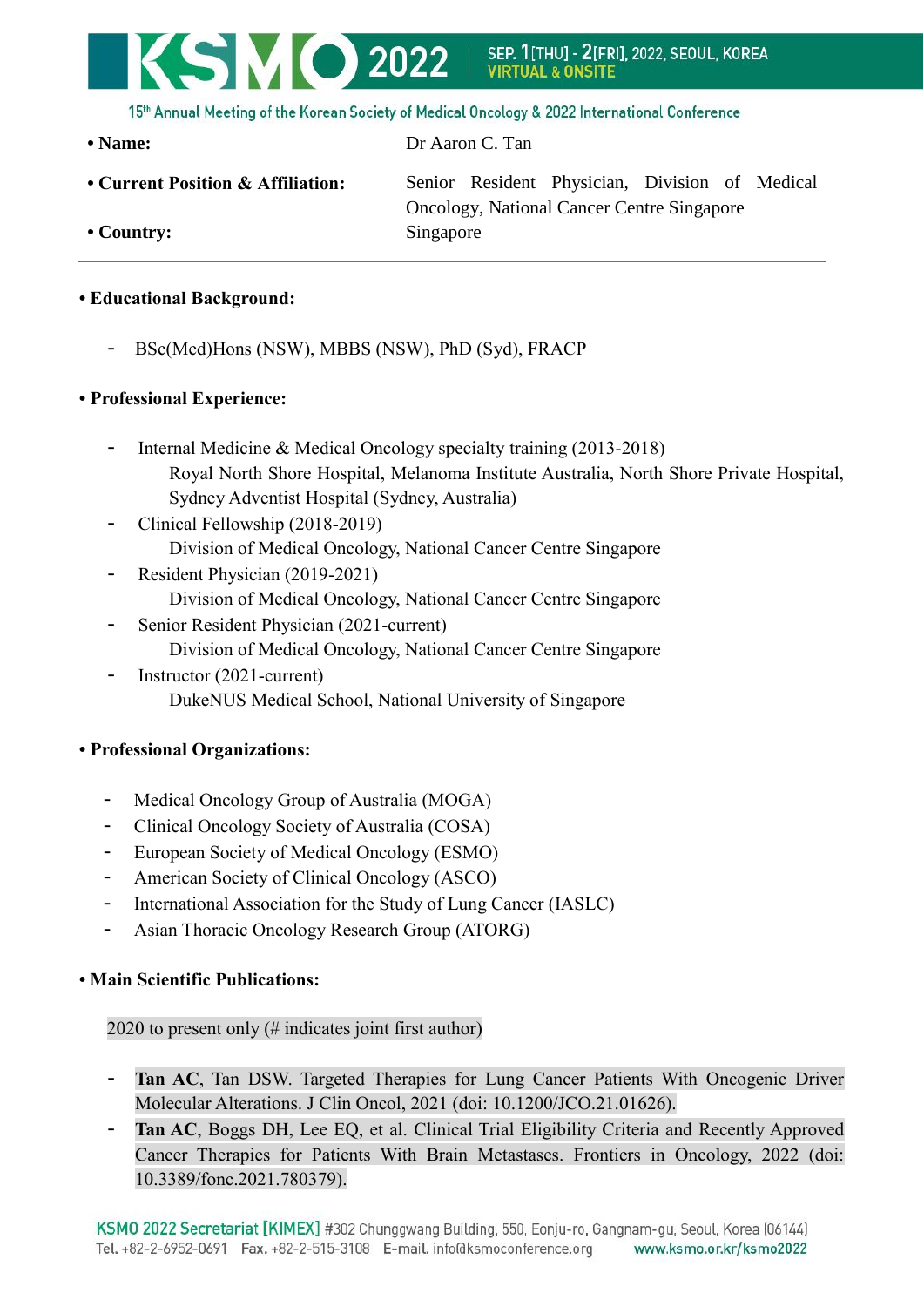15th Annual Meeting of the Korean Society of Medical Oncology & 2022 International Conference

- Lee J#, **Tan AC#**, Zhou S, et al. Clinical Characteristics and Outcomes in Advanced KRAS-Mutated NSCLC: A Multicenter Collaboration in Asia (ATORG-005). JTO Clin Res Rep, 2021;3:100261.
- **Tan AC**. Tumor-Agnostic Biomarkers: Heed Caution, and Why Cell of Origin Still Matters. Onco, 2021;1:95-100.
- Taslimi S, Brar K, Ellenbogen Y, Deng J, Hou W, Moraes FY, Glantz M, Zacharia BE, **Tan AC**, Ahluwalia MS, Khasraw M, Zadeh G, Mansouri A. Comparative Efficacy of Systemic Agents for Brain Metastases From Non-Small-Cell Lung Cancer With an EGFR Mutation/ALK Rearrangement: A Systematic Review and Network Meta-Analysis. Frontiers in Oncology, 2021;11:5101.
- Singh K, Batich KA, Wen PY, **Tan AC**, et al. Designing Clinical Trials for Combination Immunotherapy: A Framework for Glioblastoma. Clin Canc Res, 2021 (doi: 10.1158/1078- 0432.CCR-21-2681).
- Suteja L, Yeong J, **Tan AC**, Toy W, Tan DSW. Improving Precision and Implementation of Immuno-Oncology Biomarkers. J Thorac Oncol, 2021 (doi: 10.1016/j.jtho.2021.08.016).
- Dimitriou F, Lo SN, **Tan AC**, et al. FDG-PET to predict long-term outcome from anti-PD1 therapy in metastatic melanoma. Ann Oncol, 2021 (doi: 10.1016/j.annonc.2021.10.003).
- Brar K, Taslimi S, Ellenbogen Y, Deng J, Hou W, Moraes FY, Glantz M, Zacharia BE, **Tan AC**, Ahluwalia MS, Khasraw M, Zadeh G, Mansouri A. Comparative efficacy of treatments for brain metastases from non-small-cell lung cancer without an EGFR-mutation/ALK-rearrangement: a systematic review and network meta-analysis. World Neurosurg, 2021 (doi: 10.1016/j.wneu.2021.10.113).
- Minchom A, **Tan AC**, Massarelli E, et al. Patient-Reported Outcomes with Selpercatinib Among Patients with RET Fusion-Positive Non-small Cell Lung Cancer in the Phase 1/2 LIBRETTO-001 Trial. Oncologist, 2021 (doi: 10.1002/onco.13976)
- Isaacs J, **Tan AC**, Hanks BA, et al. Clinical Trials with Biologic Primary Endpoints in Immunooncology: Concepts and Usage. Clin Canc Res, 2021 (doi: 10.1158/1078-0432.CCR-21-1593).
- Yeong J, Suteja L, Simoni Y, Lau KW, **Tan AC**, et al. Intra-tumoral CD39+CD8+ T cells predict response to PD-1/PD-L1 blockade in patients with NSCLC. J Thorac Oncol, 2021 (doi: 10.1016/j.jtho.2021.04.016)
- Seet AOL#, **Tan AC#**, Tan TJY, et al. Individualized Molecular Profiling for Allocation to Clinical Trials Singapore Study—An Asian Tertiary Cancer Center Experience. JCO Prec Onc, 2021;5:859-875.
- Tan AC, Bagley SJ, Wen PY, et al. Systematic review of combinations of targeted or immunotherapy in advanced solid tumors. J Immunother Cancer, 2021;9:e002459.
- Chua KP#, Teng Y#, **Tan AC#**, et al. Integrative Profiling of T790M Negative EGFR Mutated NSCLC Reveals Pervasive Lineage Transition and Therapeutic Opportunities. Clin Canc Res, 2021 (doi: 10.1158/1078-0432.CCR-20-4607).
- Tan AC, Chan J, Khasraw M. The role for immunotherapy in fusion-driven lung cancer. Expert Rev Anticancer Ther, 2021;21:461-4.
- Srinivasan ES, **Tan AC**, Anders CK, et al. Salting the soil: Targeting the microenvironment of brain metastases. Mol Cancer Ther, 2021;20:455-66.